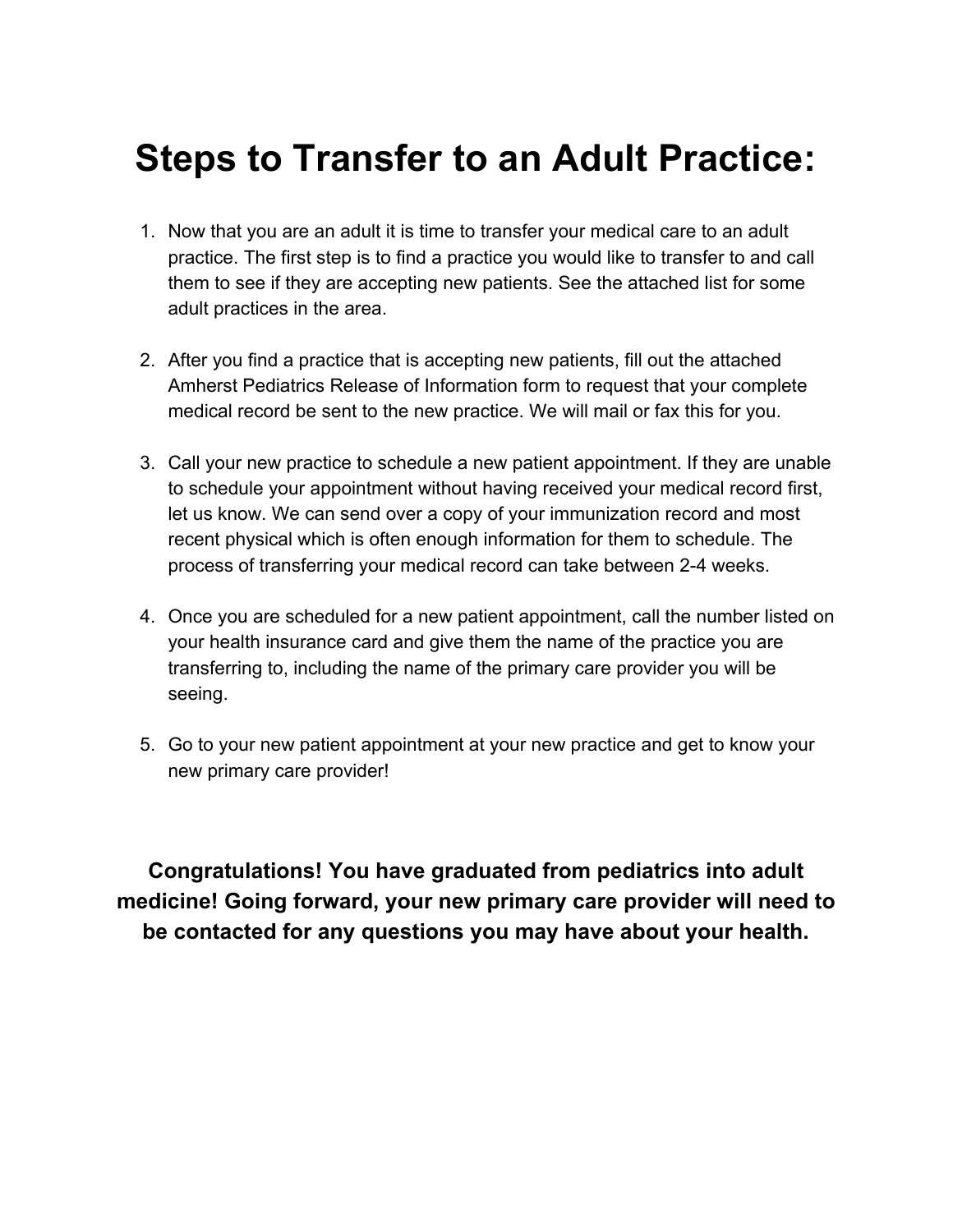# **Adult Practices in the Area**

### **Valley Medical Group**

- Amherst: (413) 256-8561
- Northampton: (413) 586-8400
- Easthampton: (413) 529-9300
- Greenfield: (413) 774-6301

Accepts most major insurances

## **Baystate Medical Practice**

- Springfield: (413) 794-8777
- Ware: (413) 323-7212
- Belchertown: (413) 323-7212
- South Hadley: (413) 794-8700
- Northampton: (413) 387-4100

Accepts most major insurances

#### **Cooley Dickinson Health Care**

- Amherst: (413) 549-7080
- Northampton (413) 584-2178
- Hadley (413) 586-6020
- South Deerfield (413) 665-6760
- Belchertown (413) 323-7700

Accepts most major insurances

#### **Swift River Medical**

● Belchertown (413) 213-0550

Accepts most major insurances, does not accept Masshealth plans

## **Community Health Center of Franklin County**

- Greenfield: (413) 325-8500
- Orange: (978) 544-7800
- Turners Falls: (413) 774-2615

Accepts most major insurances